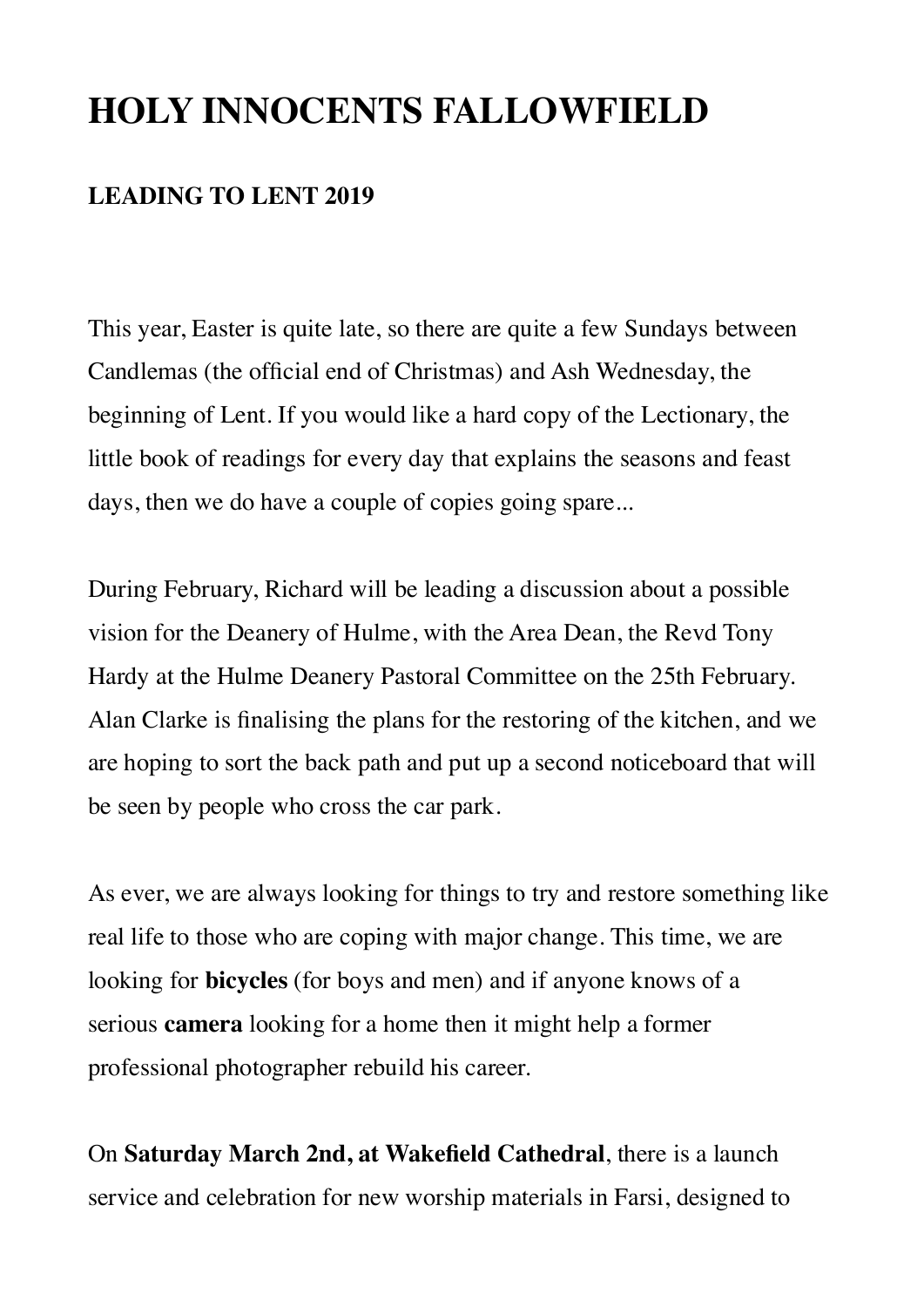support parishes and churches who are welcoming new members from Iran. We are sharing a bus with people from our neighbours at St James and Emmanuel in Didsbury - if you would like to attend, please let Hilary know. Ten places available on bus!

# **LENT CHARITABLE COLLECTION**

We usually collect for a local charity in Lent. If anyone has any good ideas for a suitable charity that would benefit from some support, then please speak to the Rector or Wardens!

# **SUNDAYS AND FESTIVALS IN FEBRUARY / EARLY MARCH**

\*\*\*\*\*\*\*\*\*\*\*\*\*\*\*\*\*\*\*\*\*\*\*\*\*\*\*\*\*\*\*\*\*\*\*\*\*\*\*\*\*\*\*\*\*\*\*\*\*\*\*\*\*\*\*\*\*\*\*\* \*\*\*\*\*\*\*

**Sunday February 3rd Candlemas: The Presentation of Christ in the temple President:** The Revd Jane Walker **Preacher:** The Rector

**Readings:** Malachi 3:1-5; Psalm 24:7-10; Hebrews 2:14-18; Luke 2:22-40 **Hymns:** *Hail to the Lord who comes; Gospel Acclamation; Of the Father's heart begotten; When Mary brought her treasure* **Other music:** *Like a candle flame; New light has dawned; Nunc dimittis*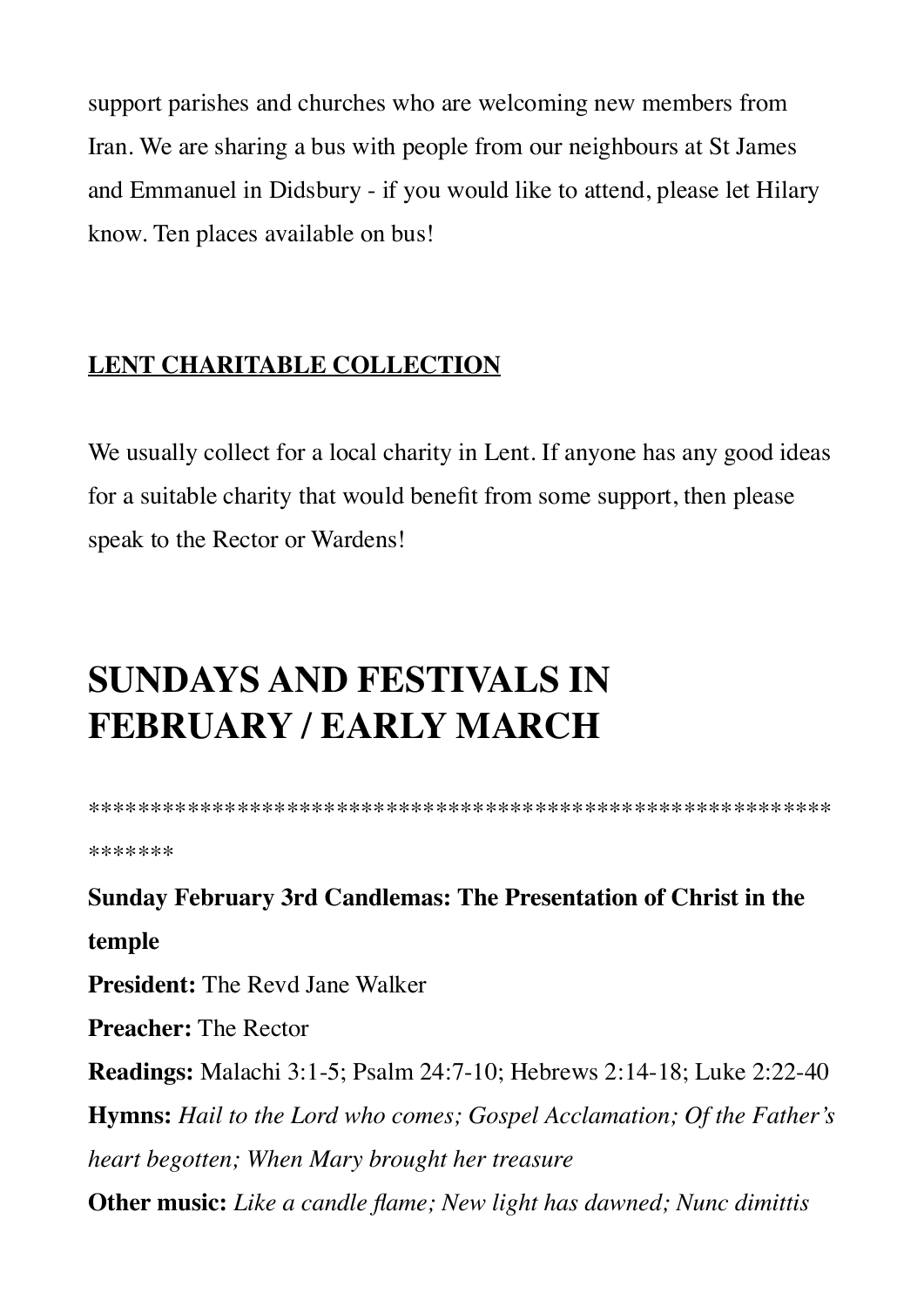\*\*\*\*\*\*\*

#### **Sunday February 10th, 4th Sunday before Lent**

**President and Preacher: The Rector** 

**Readings:** Isaiah 6:1-8; Psalm 138; 1 Corinthians 15:1-11; Luke 5:1-11 **Hymns:** Come let us join our cheerful songs; Gospel Acclamation; Dear Lord and Father of mankind; I the Lord of sea and sky **Other music:** God has chosen me; When Jesus saw the fishermen 

\*\*\*\*\*\*\*

#### **Sunday February 17th, 3rd Sunday before Lent**

**President and Preacher:** The Revd Canon Michael Ainsworth

Readings: Jeremiah 17:5-10; Psalm 1; 1 Corinthians 15:12-20; Luke  $6:17-26$ 

**Hymns:** When in our music; Gospel Acclamation; Lord enthroned in heavenly splendour; Christ be the Lord of all our days

**Other music:** I know that my Redeemer lives; Blessed are they

\*\*\*\*\*\*\*

#### **Sunday February 24th, 2nd Sunday before Lent**

**President: The Rector** 

**Preacher:** The Revd Jane Walker

Readings: Genesis 2:4b-9,15-end; Psalm 65; Revelation 4; Luke 8:22-25 **Hymns:** Joyful, joyful we adore you; Gospel Acclamation; Lord Jesus Christ; What does the Lord require **Other music:** A Gaelic blessing (Ritter)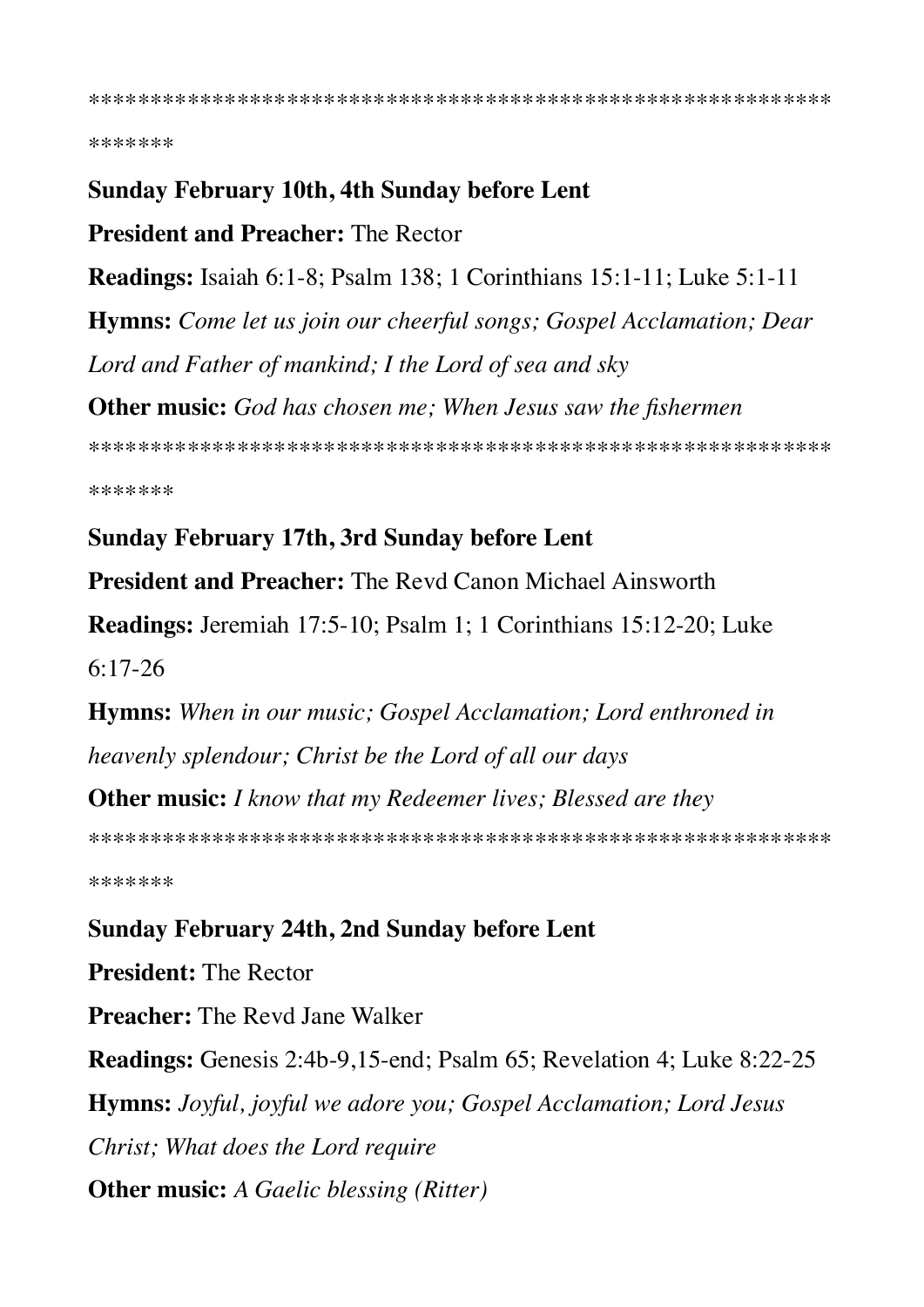\*\*\*\*\*\*\*\*

#### **Sunday March 3rd, Sunday next before Lent**

**President and Preacher: The Rector** 

**Readings:** Exodus 34:29-end; Psalm 99; 2 Corinthians 3:12-4:2; Luke

 $9:28-36$ 

**Hymns:** Lord, the light of your love is shining; Gospel Acclamation; Seek ye first the kingdom of God; Alleluia, song of sweetness

**Other music:** Tydi y roddaist

\*\*\*\*\*\*\*

#### Wednesday March 6th, Ash Wednesday - the first day of Lent

**President:** The Revd Jane Walker

**Preacher:** The Rector

The service may begin with the singing of the **Allegri Miserere** - the

iconic setting of Psalm 51, the psalm for Ash Wednesday.

The imposition of ashes will take place during the singing of the psalm.

**Readings:** Isaiah 58:1-12; Psalm 51:1-18; 2 Corinthians 5:20b-6:10; John  $8.1 - 11$ 

**Hymns:** Lord in this thy mercy's day; Now is the healing time decreed; Almighty God, we come to make confession; Jesu, lover of my soul

**Other music:** Hide not thou thy face

\*\*\*\*\*\*\*

# **Saturday 9th March QUIET DAY**